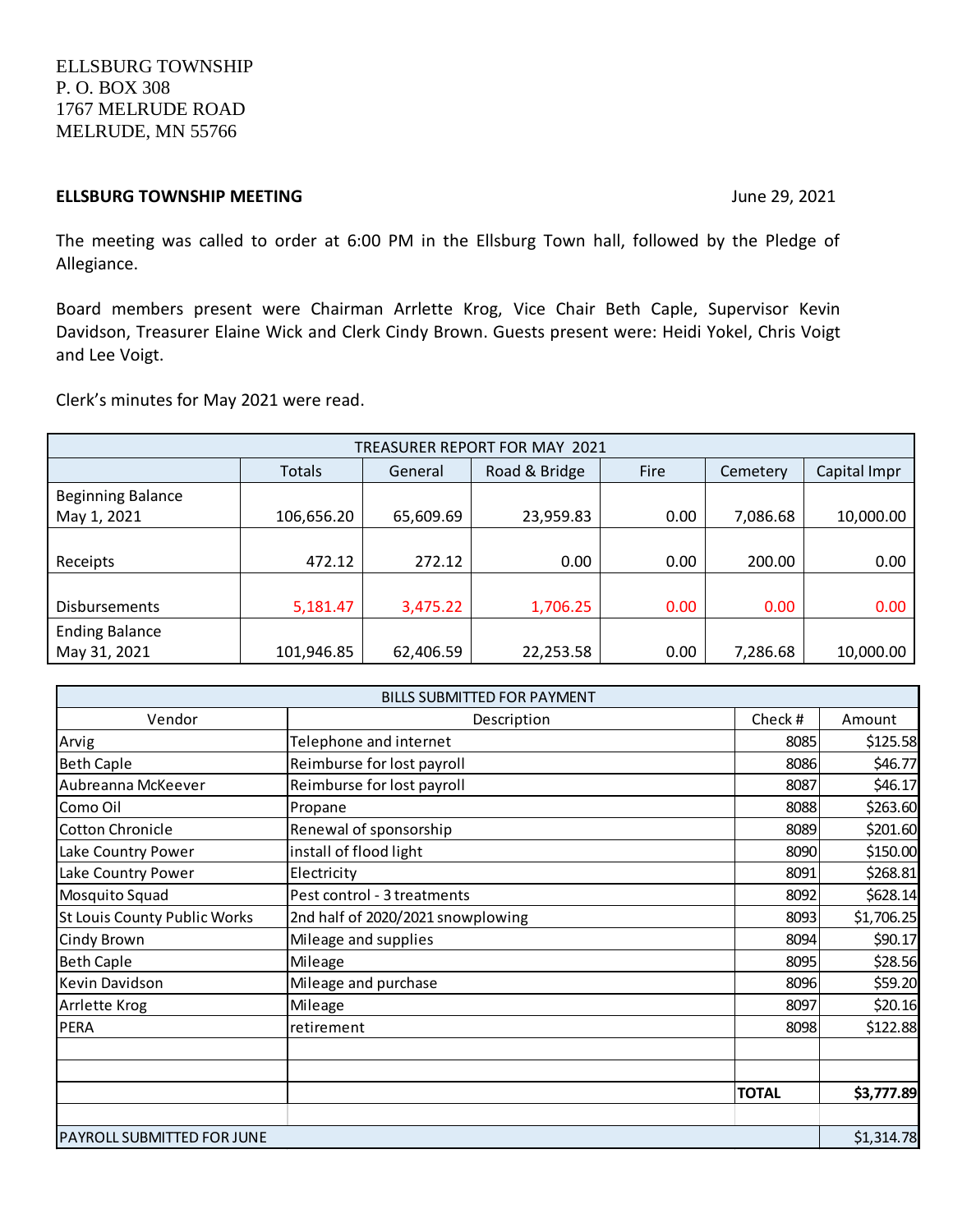### **CONSENT**

- Motion to approve
	- o May Meeting Minutes
	- o Treasurer Report
	- o Bills for payment
	- o Payroll

Vice Chair Beth Caple made a motion to approve consent agenda items, Supervisor Kevin Davidson second, motion approved.

**CORRESPONDENCE:** Correspondence was reviewed, no action required.

# **RESIDENTS AND GUESTS:**

 Heidi Yokel gave a Fire Department Report. They responded to one medical call and one fire call in May, both mutual aid to Cotton and they attended several training classes.

# **OLD BUSINESS**

- **Road and Bridge:** 
	- $\circ$  A request was made to have McRae Excavating remove the large rock on Waterhen Road, if possible, as well as take a look at the curve on Blackburn Jct. where the gravel has worn away and repair if needed. Vice Chair Beth Caple made a motion to approve, Supervisor Kevin Davidson second, motion approved.
	- $\circ$  Vice Chair Beth Caple will send out a request for quotes to replace numerous signs within the township. Chairperson Arrlette Krog made a motion to approve replacement of the signs after quotes received, Supervisor Kevin Davidson second, motion approved.
- **Buildings:**
	- o Bass Lake Fire Hall One outlet and the outside light were repaired, as well as a bad breaker replaced.
	- $\circ$  Melrude Town Hall The security light in front of the hall has been installed.
	- o Melrude Fire Hall The fire department once again expressed their concerns on the size of the fire hall. A discussion was held between supervisors and guests on possibilities to remedy the space issue. It was decided it may be best to just put up one additional building to house the big truck. Next steps are Chairperson Arrlette Krog contacting the St Louis County Land department in Virginia to discuss possible building options within the boundaries of the parcel belonging to the township. Discussion to continue at July Board Meeting. The clerk will also look for the survey that was done several years ago for supervisors to review.
- **Cemetery:** Two burials are scheduled in July.
- Website: Clerk was asked to post Fourth of July celebration (will be held July 3<sup>rd</sup>) on the township website.